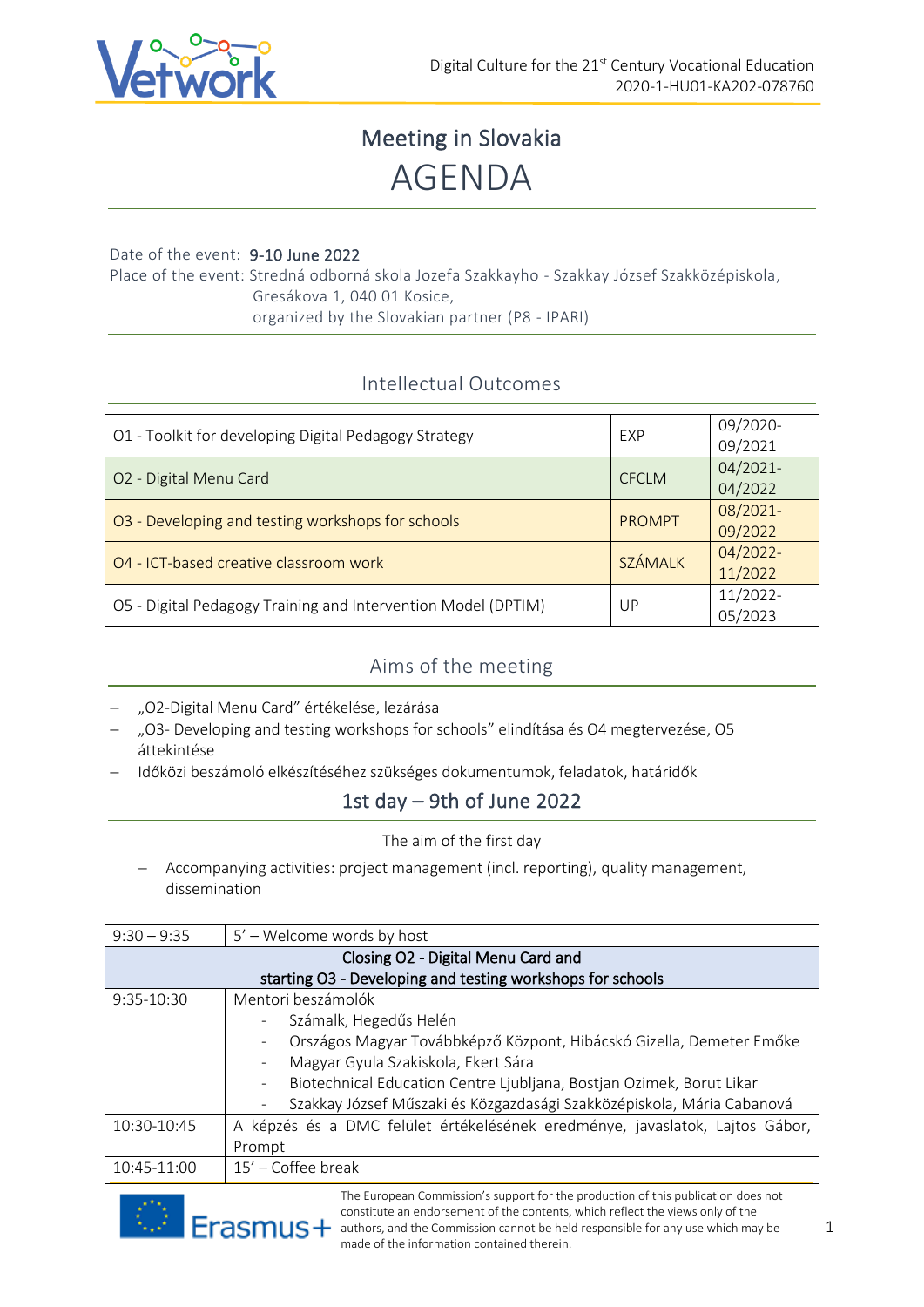

| 11:00-11:25     | A mentori beszámolók összegzése, értékelése, Setényi János, Expanzió                                                                                                                                                                                                        |
|-----------------|-----------------------------------------------------------------------------------------------------------------------------------------------------------------------------------------------------------------------------------------------------------------------------|
| 11:25-11:45     | O2 lezárásával kapcsolatos feladatok, fenntarthatóság tervezése, a DMC a projekt<br>lezárása után. Hartyányi Mária, Prompt. Javaslatok.                                                                                                                                     |
| 11:40-12:30     | Iskolai és közös virtuális workshopok és kísérleti órák megtervezése, Számalk,<br>Líceum, Szakkay, Magyula, BIC - akciótervek az intézményi szintű beavatkozáshoz<br>(Számalk, CFCLM, LIC, Magyula, BIC)                                                                    |
|                 | O3-A1: Create specific action plans for schools based on needs analysis and Digital<br>Menu Card, O3-A2: Deliver workshops to teachers, O4-A1: Teachers deliver digital<br>lessons in practice                                                                              |
| 12:30-13:00     | Intézményi és közös (DMC) digitális adattár megtervezése, digitális tartalmak<br>leírása. Javaslatok, kérdések, döntés - közösen                                                                                                                                            |
|                 | O3-A3: Community learning content development - csapatmunka!                                                                                                                                                                                                                |
|                 | O3-A4: Repository for schools (30 videó, kérdőív, gondolattérkép, idővonal, gyakorló<br>feladat, teszt, stb.                                                                                                                                                                |
|                 | Melléklet: Giziék sablonja                                                                                                                                                                                                                                                  |
| 13:00-14:00     | Ebéd                                                                                                                                                                                                                                                                        |
| 14:00:14:45     | Javaslat osztálytermi digitális órák (a kipróbált tanítási módszer, digitális eszköz)<br>értékelésére (tanári önreflexió, tanulói visszajelzés), Hartyányi Mária, Prompt<br>O4-A1: Teachers deliver digital lessons in practice                                             |
|                 | O4-A2: Case studies with conclusions - Mit tartalmazzon?                                                                                                                                                                                                                    |
|                 | Kapcsolódás O5-höz: az eredmények alapján?? születik a döntés a "digitális<br>mentor", "innovatív tanár" tanúsítványok kiosztásáról                                                                                                                                         |
|                 | O5-A1: Certification of innovative teachers and Digital Mentors                                                                                                                                                                                                             |
|                 | Beszélgetés, közös döntés Setényi János vezetésével                                                                                                                                                                                                                         |
| $14:45 - 15:00$ | Kávészünet                                                                                                                                                                                                                                                                  |
| $15:00 - 15:30$ | Javaslat a projekt hatás (intézményi szintű beavatkozás!) eredményének mérésére<br>(iskolai és egyéni szint), mérőeszköz, konklúziók megtervezése. Mit tartalmazzanak<br>az esetleírások, az iskolák, mentorok, pedagógusok beszámolói? Lásd O5. Setényi<br>János, Expanzió |
| 15:30-15:45     | Kérdések, beszélgetés                                                                                                                                                                                                                                                       |
| 15:45:16:00     | A tervezett elektronikus kiadvány, "O5- Digital Pedagogy Training and Intervention<br>Model- DPTM" tartalmának előzetes terve, Hartyányi Mária                                                                                                                              |
| $16:00 - 16:30$ | Séta az iskolában                                                                                                                                                                                                                                                           |
| $17:00 - 20:00$ | Városnézés, közös vacsora                                                                                                                                                                                                                                                   |

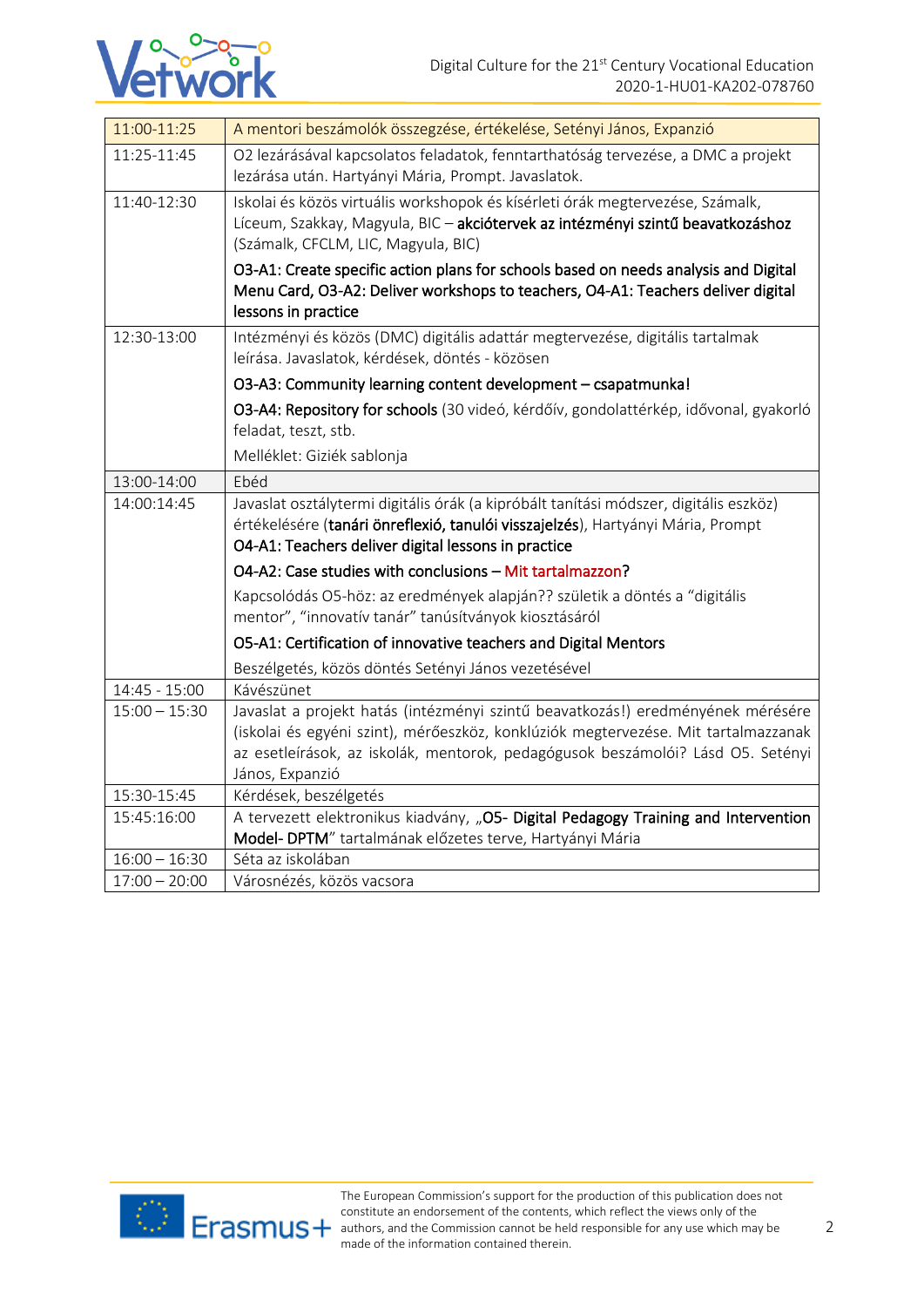

### 2nd day – 10th of June 2022

The aim of the 2nd day

- − Planning and discussing the activities, tasks, outcomes related to O3-O4-O5
- Summary of next steps, planning the next partner meeting

| Planning O4 - ICT-based creative classroom work                                                      |                                                                          |  |
|------------------------------------------------------------------------------------------------------|--------------------------------------------------------------------------|--|
| $9:00 - 9:50$                                                                                        | O3-O4-O5 feladatok, határidők összefoglalása II. Hartyányi Mária, Prompt |  |
| 9:50-10:05                                                                                           | Disszemináció - Lajtos Gábor, Prompt                                     |  |
| 10:05-10:30                                                                                          | Értékelés, minőségmenedzsment, Lajtos Gábor, Prompt                      |  |
| 10:30-11:00                                                                                          | Multiplikációs rendezvények, partnerek tervei, dokumentálás – egyeztetés |  |
| E1: Consultation with VET teachers - Hungary, PROMPT (20)                                            |                                                                          |  |
| E2-E3: Consultation with VET teachers - Slovenia, BIC LJ (15), Romania, LIC (15) - 2022. január      |                                                                          |  |
| E4-E5-E6-E7: Consultation on ICT-based creative classroom lessons SZÁMALK (30), IPARI (15), UP (25), |                                                                          |  |
| CFCLM (20)-2022. október                                                                             |                                                                          |  |
| E8: Dissemination of project results - Hungary, PROMPT (40) - 2023.február                           |                                                                          |  |
| 11:15-11:30                                                                                          | Kávészünet                                                               |  |
| 11:30-12:30                                                                                          | Ósszefoglalás, partnertalálkozók tervezése                               |  |
|                                                                                                      | M1: Magyarország - VM                                                    |  |
|                                                                                                      | M2: Románia - 2021.október?                                              |  |
|                                                                                                      | M3: Szlovénia - 2022.január VM                                           |  |
|                                                                                                      | M4: Szlovákia – 2022. Június                                             |  |
|                                                                                                      | M5: Magyarország – 2023. Február                                         |  |
|                                                                                                      | Projekt zárás: 2023. május                                               |  |
| 11:30-12:30                                                                                          | Körséta az iskolában                                                     |  |
| 12:30                                                                                                | A találkozó lezárása, ebéd?                                              |  |

Hartyányi Mária koordinátor e-mail: maria.hartyanyi@prompt.hu

## Intellectual Outcomes

#### **O3 Developing and testing workshops for schools**

Deadline: 2021/08/01 – 2022/09/30 Leader: PROMPT-H Kft. Description

On-site workshops to teachers will be delivered at each partner VET school for a 2-3 months period according to a syllabus prepared by expert partners, based on the action plans and the Menu Card, specific to schools. As the main result, reusable digital learning content (related to the teachers' own profession/subject) will be created in collaboration of teachers and the created content will be added to a school repository. If a school does not have a repository, expert partners will recommend some options, and help to create one.

#### O3-A1: Create specific action plans for schools based on needs analysis and Digital Menu Card

#### O3-A2: Deliver workshops to teachers

#### O3-A3: Community learning content development



The European Commission's support for the production of this publication does not constitute an endorsement of the contents, which reflect the views only of the Erasmus + authors, and the Commission cannot be held responsible for any use which may be made of the information contained therein.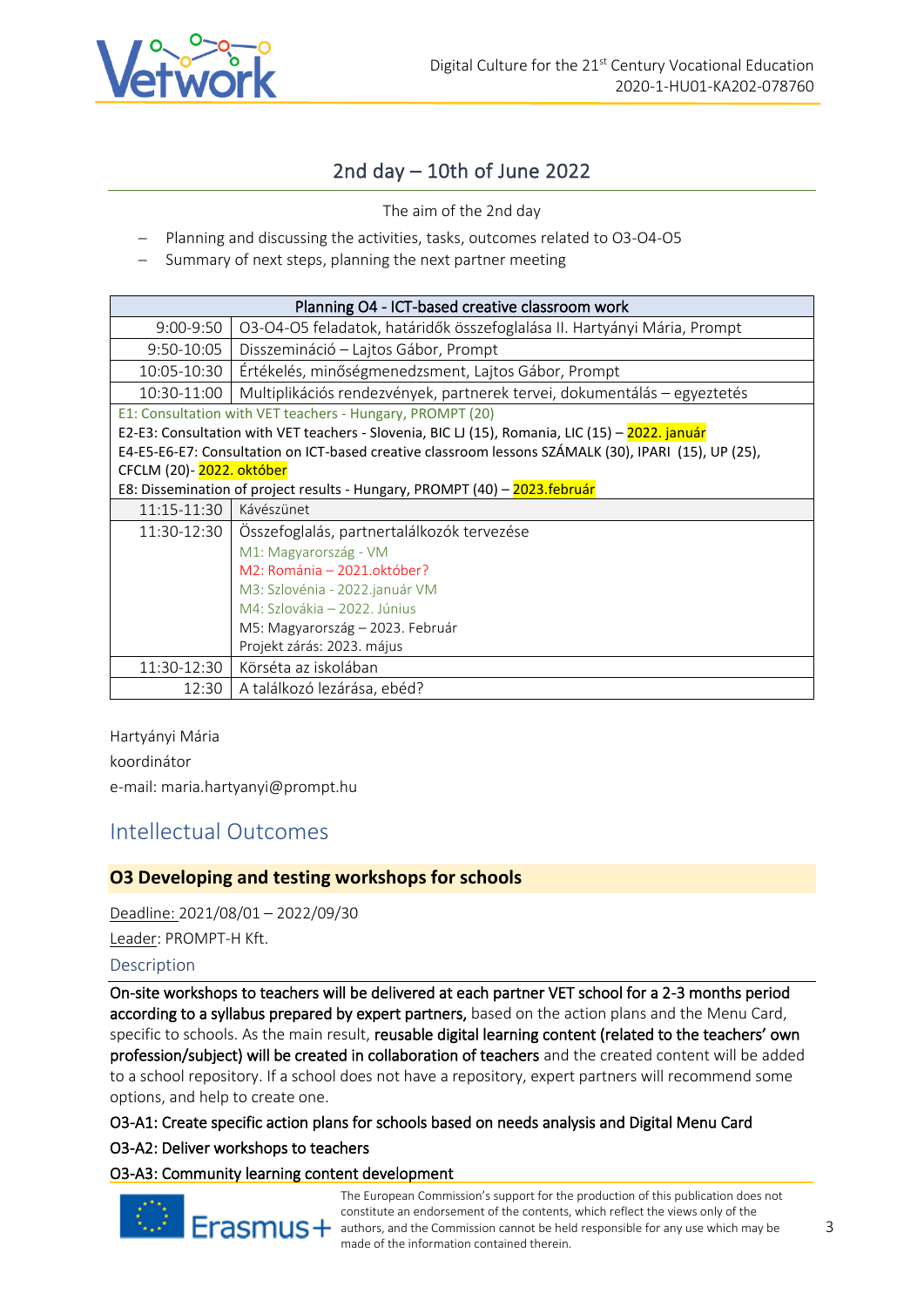

#### O3-A4: Repository for schools

#### Indicators

- Action plans are finalized by each partner school timing and the responsible person is assigned
- Workshop script and syllabus is prepared for each school in a standard template, min. 10 pages/ school
- Number of workshops delivered in partner VET schools 15-20 sessions/school, each session lasting 120 minutes
- Number of VET teachers in workshops at schools at least 10/school
- Number of newly developed digital learning content files added to repository (OER) per school at least 30 (can be a video, or a questionnaire, a mind map, a timeline, an exercise or online test)

#### **O4 ICT-based creative classroom work**

Deadline: 2022/04/01 – 2022/11/30

Leader: SZÁMALK-Szalézi Technikum és Szakgimnázium

#### Description

VET teachers who attended the workshops will deliver ICT-based classroom lessons to their students, using the methods learnt, and the resources created in the previous phase. Experts will provide them with a standard tool for collecting feedback from students after the lessons, focusing on digital pedagogy. Teachers will also reflect on their lessons. Experiences, feedback and self-reflections will be integrated in case studies by partner schools, conclusions will be summarized by expert partners for later inclusion into the final DPTI Model.

O4-A1: Teachers deliver digital lessons in practice

#### O4-A2: Case studies with conclusions

Indicators

- At least 40 digital lesson delivered altogether
- Number of VET students involved in the pilot lessons calculating with 15 students per class, and 40 teachers having pilot lessons, the target is 600 students involved
- Case studies a summary at school level in about 10 pages by each partner school, and a global report on conclusions (about 20 pages, in all 3 partner languages)

#### **O5 Digital Pedagogy Training and Intervention Model (DPTIM)**

#### Deadline: 11/2022

Leader: UNIVERZA NA PRIMORSKEM UNIVERSITA DEL LITORALE

#### Description

Digital competencies of teachers will be re-assessed to show the impact of the workshop activities. Participating teachers will receive a certificate stating the level of their digital competencies. Digital Mentors will also be identified, they will ensure the sustainability of project results locally, together with at least one change agent per school (members of management). The Digital Pedagogy Training and Intervention Model will be created in Hungarian and it will be translated to English and Slovenia. It will be published in a downloadable ebook format in various platforms. We believe it will be a valuable and innovative resource for other educational experts (consultants, trainers) and other schools dedicated to implement a digital pedagogy strategy at an institutional level effectively.

#### O5-A1: Certification of innovative teachers and Digital Mentors

In Hungary they will also be awarded with the Innovative Teacher certificate.



The European Commission's support for the production of this publication does not constitute an endorsement of the contents, which reflect the views only of the Erasmus + authors, and the Commission cannot be held responsible for any use which may be made of the information contained therein.